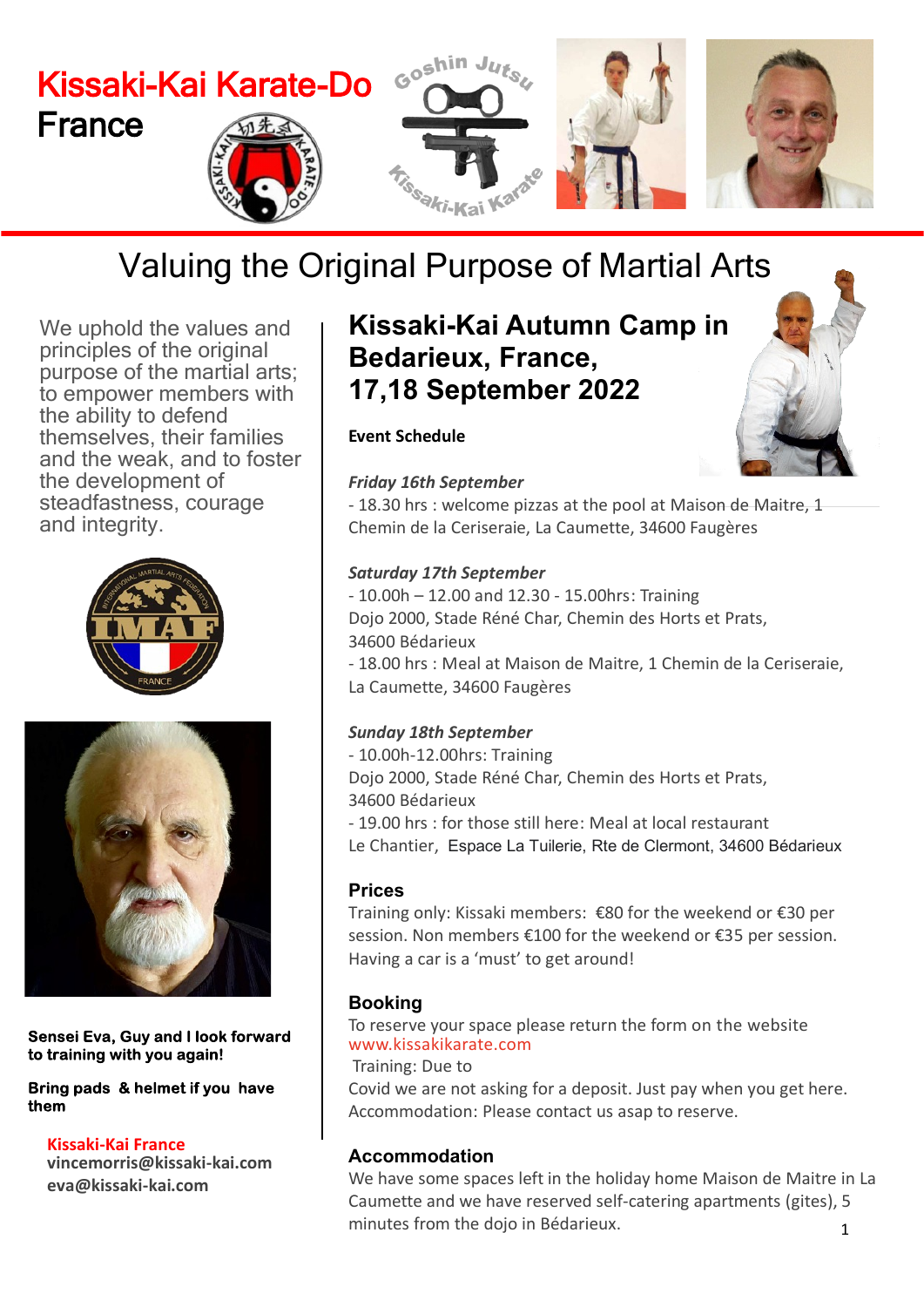## Kissaki-Kai Karate-Do France

## Valuing the Original Purpose of Martial Arts

We uphold the values and principles of the original purpose of the martial arts; to empower members with the ability to defend themselves, their families and the weak, and to foster the development of steadfastness, courage and integrity.



### **Contact details**

- For general questions and to reserve your spot and accommodation eva@kissaki-kai.com , Mobile: 0033 (0) 6 44 81 00 02 - For training and grading questions: vincemorris@kissaki-kai.com-

### **Accommodation options:**

- self-catering accommodation in La Caumette €35 per person per night (single rate may vary). - self-catering gite in the Campotel, Chemin des Horts et Prats, 34600 Bédarieux, €38 – 50 per gite (sleeps 4) per night.

### Other nearby options:

- Hotel de l'Orb, Parc Phoros, Route de Saint Pons, 34600 Bédarieux, +33 (0) 4 67 23 35 90 - https://www.hotel-orb.com

### **Local airports by distance to Faugères**

Béziers (35 mins), Montpellier (1hr), Carcassonne (1.5hrs), Perpignan (2hrs), Toulouse (2.5hrs), Barcelona (3hrs)

Please do not forget to send us your flight details / ETAs once you have them.